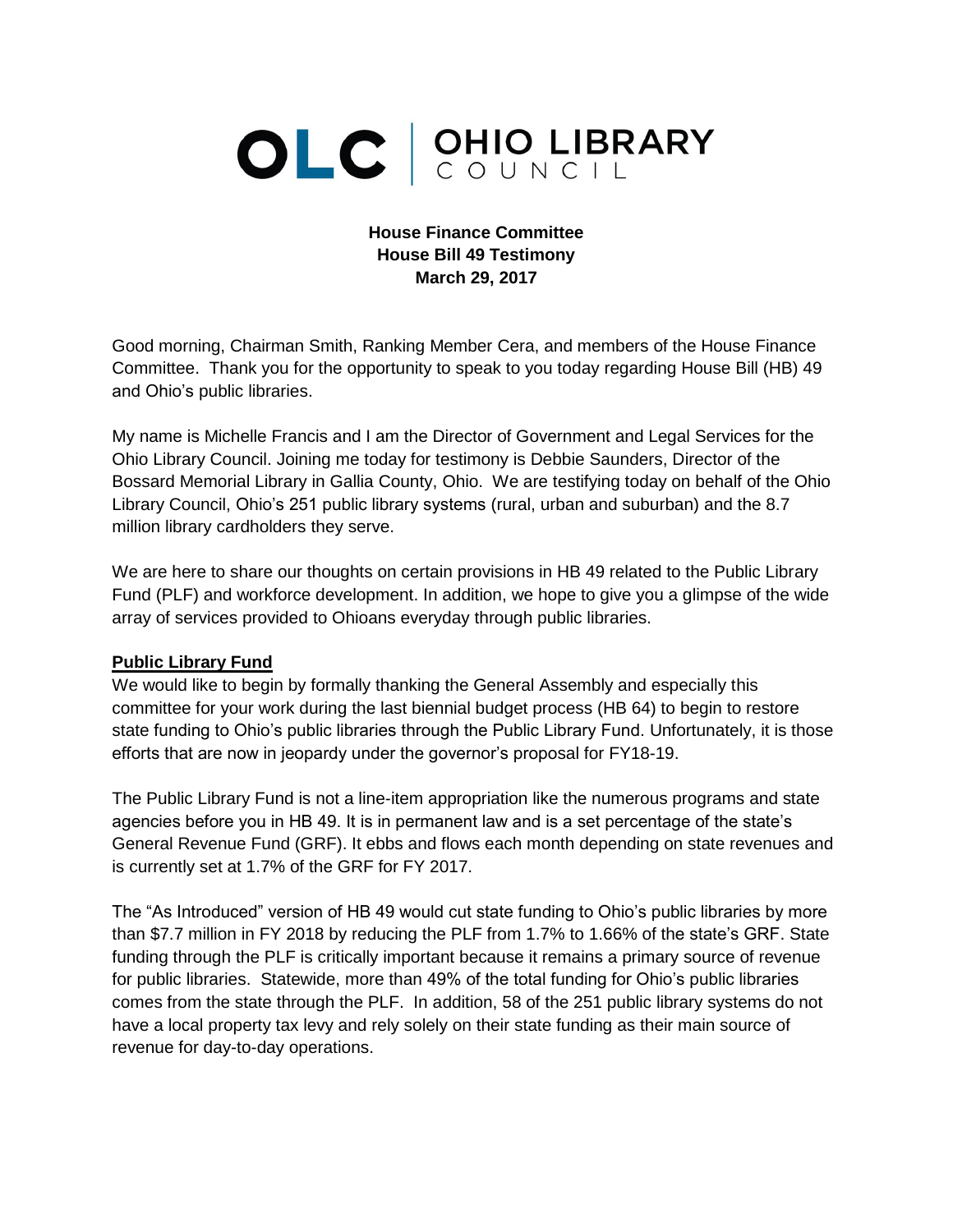Furthermore, state funding for Ohio's public libraries has not increased with inflation over time or fully recovered from the recession. In the last 15 years, state funding has dropped by more than \$118 million, from \$496 million in FY 2001 to \$377.6 million in FY 2016. (See Attachment A).

As mentioned earlier, we are extremely grateful to the General Assembly for raising the PLF to 1.7% of the GRF during the previous state budget discussions and we are hoping to maintain that level for the FY18-19 biennium. To put this into perspective utilizing the administration's "all funds" approach to budgeting, the legislature is currently considering a \$30.6 billion budget for FY 2018. Maintaining the PLF at 1.7% would require an additional amount equal to less than  $1/300<sup>th</sup>$  a percent (.029%) of that budget.

Public libraries are very much aware of the current state revenue conditions and other parameters impacting the GRF. It is important to note that even though libraries were originally estimated to receive \$404.3 million in FY 2017, those amounts were never fully realized and the total PLF distribution for FY 2017 is likely to end on June 30 at \$386 million (over \$18 million below estimates). (See Attachment B).

In HB 49, Ohio's public libraries are simply looking for revenue stability in an effort to maintain current levels and to prevent reductions in services to Ohioans. As our state funding has experienced peaks and canyons over the past several years, the demand for services to Ohio's citizens has increased. Keeping up with the growing demand for services is only possible with adequate funding.

**State funding is not only essential for libraries, but for the communities they serve.** Libraries today provide a wide range of services to Ohio's citizens based on the needs of each individual community. In your local communities, public libraries serve as a critical resource by providing connectivity to the Internet and computers for personal, employment and student use. They provide wrap-around services through after-school homework help centers and feed children during the summer through the Summer Food Service Program. When schools and OhioMeansJobs centers are closed, Ohio's public libraries are open. Ohioans utilize their local libraries for job search assistance, online training and to start small businesses.

Some libraries today are providing passport services and lending everything from musical instruments and artwork to toys and bicycles. They are providing digital content through eBooks, eAudiobooks, movies and music. They are partnering with schools in response to the Third Grade Reading Guarantee and providing digital content through eCards. Libraries will always have books on the shelves, but services in today's public libraries go far beyond books. These are just a few examples of the services provided to Ohioans through local libraries every day and provide an extremely small snapshot. (See Attachment C). Debbie Saunders will share a few specific examples of services provided by her local library in a few minutes.

In an effort to quantify the value of Ohio public libraries to the state's residents and to measure our library services with other states, the OLC commissioned a "Return on Investment" (ROI) study in 2016. The ROI report found that nearly \$2.7 billion in direct economic value is provided to Ohioans by libraries and that every \$1 spent by libraries returns over \$5 in economic value to Ohio residents. Some of the key findings include:

- Ohio has the highest library use per capita in the nation.
- Ohio has the highest number of library visits per capita and the highest number of library transactions per capita.
- Ohio ranks 41st nationally in cost per library transaction.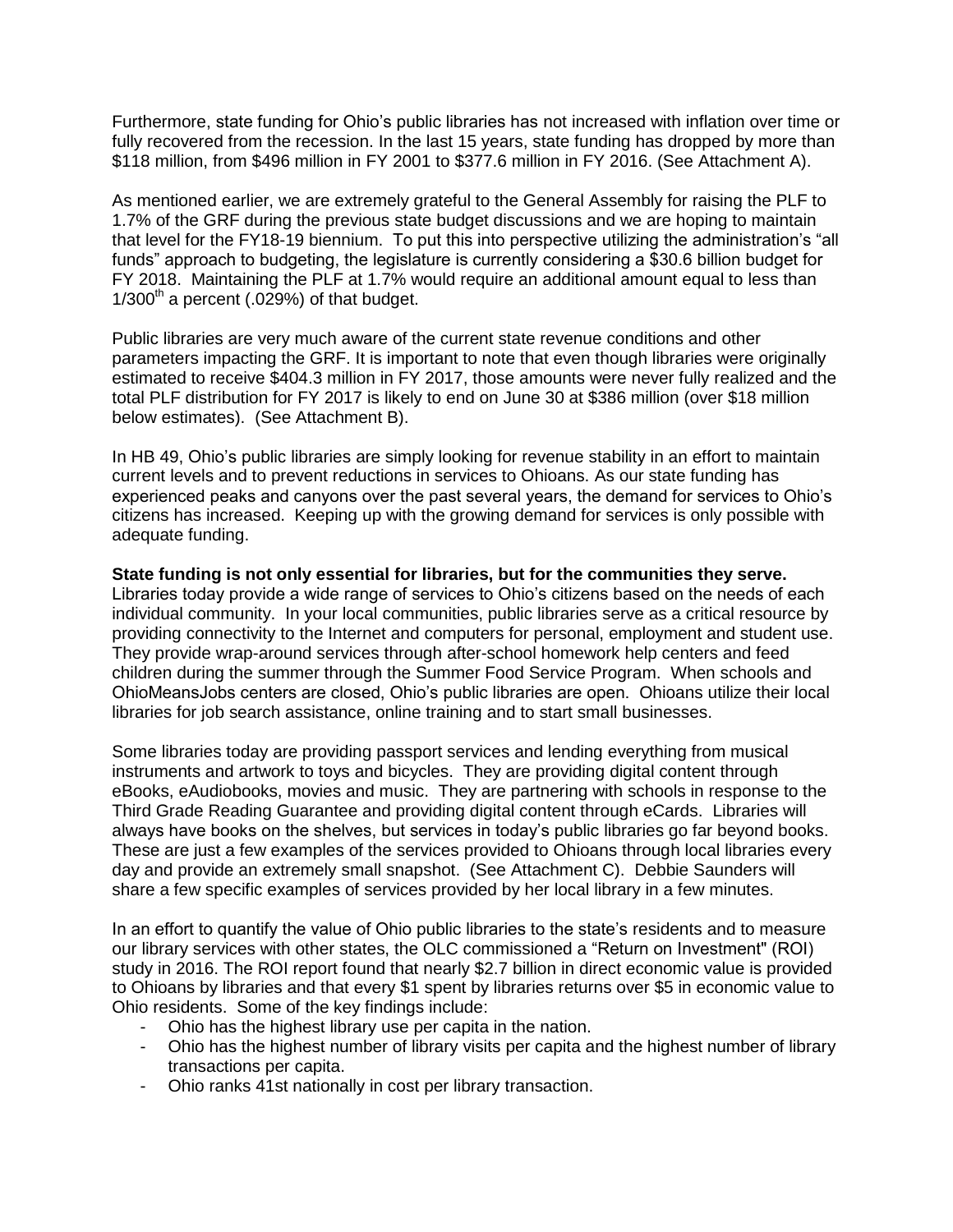The ROI report makes it abundantly clear that Ohio's investment in public libraries is both cost effective and of high value to the state's residents.

#### **Workforce Development**

HB 49 proposes leveraging public libraries more and positioning them as "continuous learning centers." Specifically, the bill language authorizes the Governor's Office of Workforce Transformation (OWT) to work with the Ohio Library Council to develop a brand for public libraries as "continuous learning centers" that serve as hubs for information about local indemand jobs and relevant education and job training resources.

Public libraries have been providing lifelong learning opportunities to Ohioans for years. Providing access to information, educational opportunities and employment search assistance to patrons and customers is not something new. We appreciate the fact that Gov. Kasich is acknowledging this work. However, continuing to deliver these essential services at the local level will be a significant challenge if the state decides to cut funding to Ohio's public libraries.

#### **Conclusion**

**We are urging members of the General Assembly to not cut state funding to Ohio's public libraries in HB 49.** The Ohio Library Council and Ohio's public libraries are asking legislators to maintain the current funding level of the PLF at 1.7% of the GRF. In addition, due to the current economic climate, tax reform policy discussions and changes to the GRF base by removing the Medicaid Managed Care Sales Tax (MCO) from the GRF and creating a new Medicaid HIC Fee outside of the GRF – we are encouraging legislators to include a hold harmless provision or guarantee so that state funding for libraries does not drop below the FY 2017 level and libraries do not receive additional unintended reductions in funding.

The Ohio Library Council and Ohio's public libraries look forward to working with you over the next few months to protect state funding to Ohio's 251 public library systems through the PLF and to ensure that the 8.7 million cardholders continue to receive fundamental services.

Thank you for your time. With the chair's permission, I will now turn it over to Debbie Saunders for her testimony and then we will both take questions.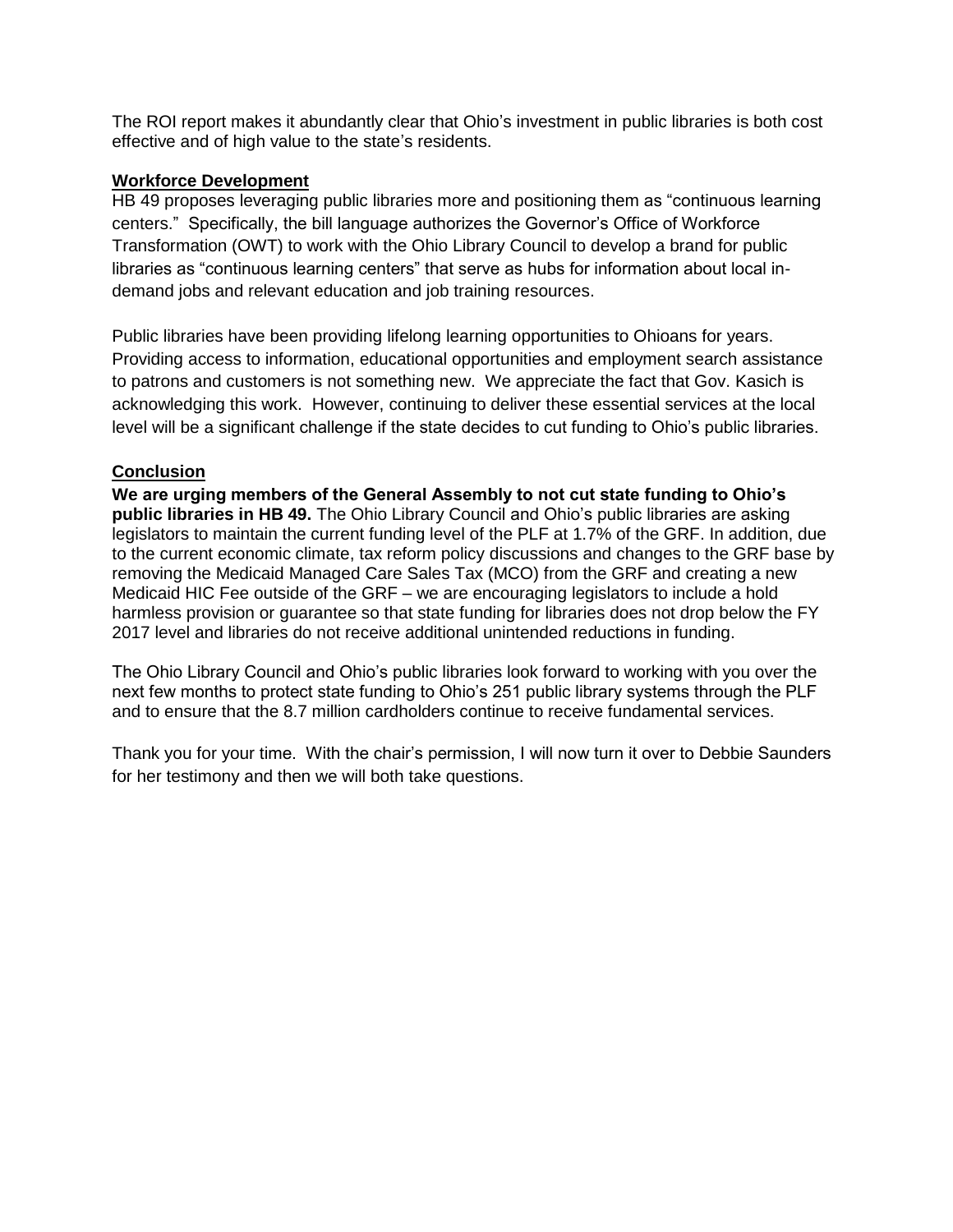## **Attachment A**





# **Attachment B**

### **Comparison of PLF through Previous Budget Process** (\$ in Millions)

|         | <b>HB 64 As Introduced</b><br>(Gov.'s Proposal)<br>1.66% of GRF | HB 64 As Passed by<br>the General Assembly<br>1.7% of GRF | <b>Actual</b><br><b>Distribution/Most</b><br><b>Recent Estimate*</b> |
|---------|-----------------------------------------------------------------|-----------------------------------------------------------|----------------------------------------------------------------------|
| FY 2016 | \$379.5                                                         | \$389.5                                                   | \$377.6                                                              |
| FY 2017 | \$394.3                                                         | \$404.3                                                   | $$386.0*$                                                            |
|         |                                                                 |                                                           |                                                                      |
|         | *Updated March OLC Estimate for FY 17                           |                                                           |                                                                      |
|         |                                                                 |                                                           |                                                                      |